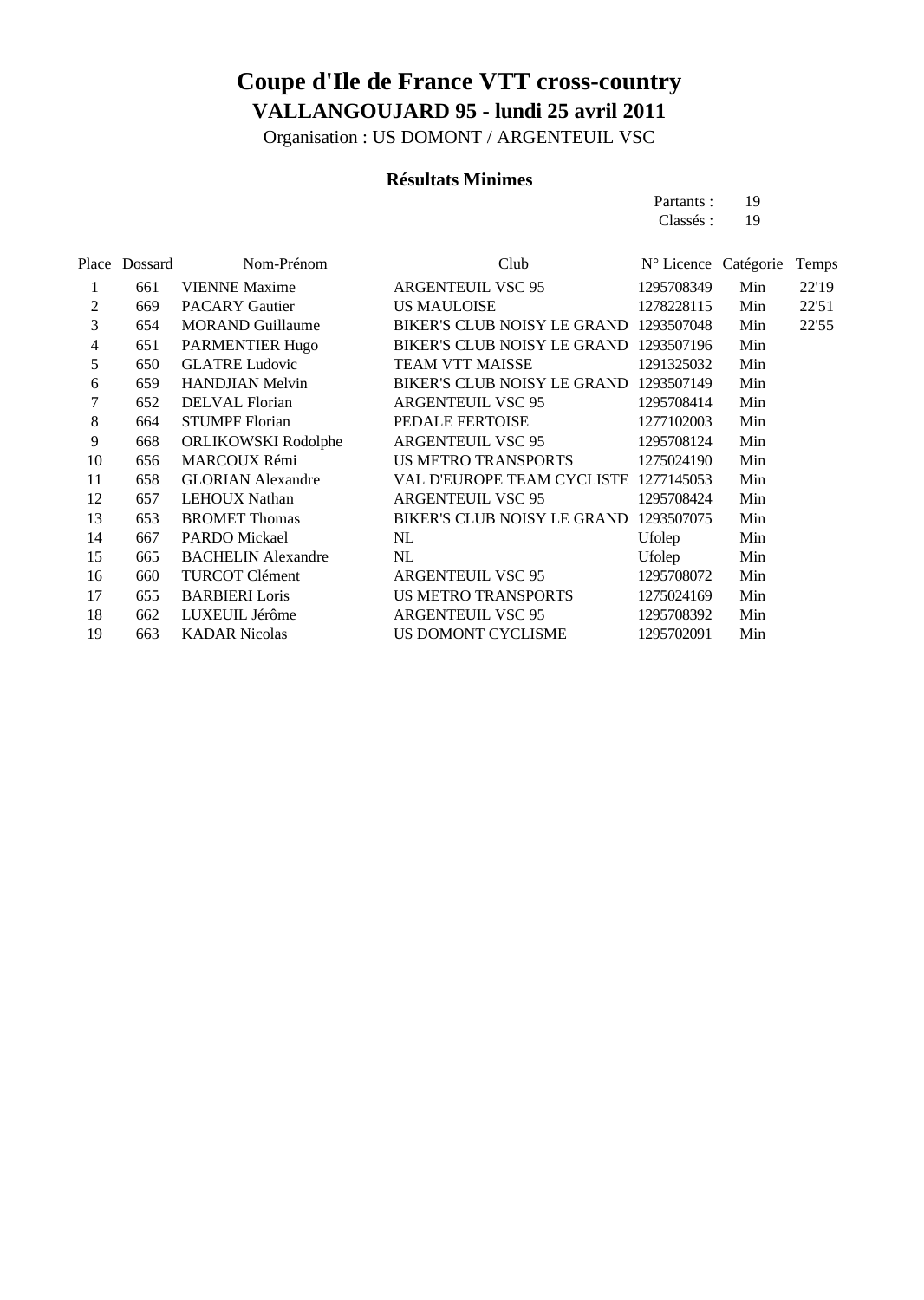Organisation : US DOMONT / ARGENTEUIL VSC

### **Résultats Scratch Minimes Filles/ Cadettes**

### Partants : 3

Classés : 6

|   | Place Dossard | Nom-Prénom                  | Club                                  | N° Licence Catégorie Temps |       |       |
|---|---------------|-----------------------------|---------------------------------------|----------------------------|-------|-------|
|   | 502           | <b>LEBRAS</b> Justine       | <b>ARGENTEUIL VSC 95</b>              | 1295708416                 | Cad F | 27'39 |
| 2 | 600           | <b>CROQUISON Ellie</b>      | <b>US METRO TRANSPORTS</b>            | 1275024119                 | Min F | 28'35 |
| 3 | 500           | <b>MACE Charlotte</b>       | <b>CS BRETIGNY</b>                    | 1291347113                 | Cad F |       |
| 4 | 602           | <b>CAZAR SALTOS Hillary</b> | <b>ES STAINS</b>                      | 1293533161                 | Min F |       |
| 5 | 503           | LECQUE Alexandra            | <b>ARGENTEUIL VSC 95</b>              | 1295708422                 | Cad F |       |
| 6 | 601           | <b>GARNIER Mélanie</b>      | VAL D'EUROPE TEAM CYCLISTE 1277145030 |                            | Min F |       |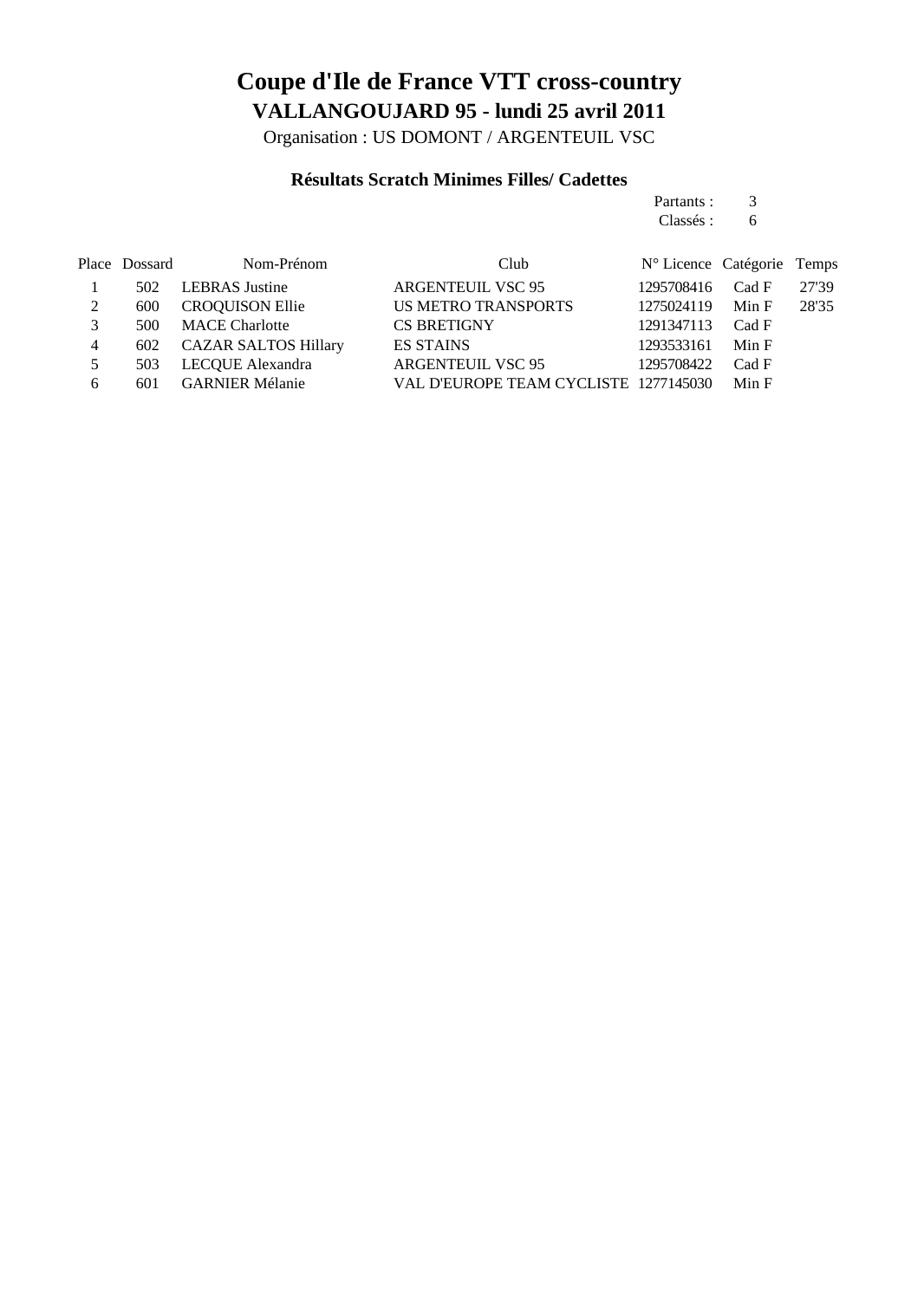Organisation : US DOMONT / ARGENTEUIL VSC

### **Résultats Cadets**

| Partants: | 15 |
|-----------|----|
| Classés : | 13 |

|    | Place Dossard | Nom-Prénom            | Club                                   | $N^{\circ}$ Licence Catégorie |     | Temps |
|----|---------------|-----------------------|----------------------------------------|-------------------------------|-----|-------|
|    | 552           | <b>DUCOS</b> Axel     | US DOMONT CYCLISME                     | 1295702089                    | Cad | 35'06 |
| 2  | 550           | <b>BRIATTA Hugo</b>   | <b>US METRO TRANSPORTS</b>             | 1275024 245                   | Cad | 35'59 |
| 3  | 551           | <b>RAVENEL Benoît</b> | <b>US METRO TRANSPORTS</b>             | 1275024 015                   | Cad | 37'25 |
| 4  | 555           | PEREIRA PINTO Filipe  | OC VAL D'OISE                          | 1295712163                    | Cad |       |
| 5  | 554           | <b>MIRAMON Pierre</b> | <b>ARGENTEUIL VSC 95</b>               | 1295708225                    | Cad |       |
| 6  | 558           | <b>RAULT Alann</b>    | <b>CMAubervilliers 93</b>              | 1293505463                    | Cad |       |
| 7  | 560           | <b>GALOIS Maxime</b>  | <b>US METRO TRANSPORTS</b>             | 1275024172                    | Cad |       |
| 8  | 566           | NIGUES Killian        | NL                                     | Ufolep                        | Cad |       |
| 9  | 553           | <b>VIDAL Florian</b>  | <b>ARGENTEUIL VSC 95</b>               | 1295708029                    | Cad |       |
| 10 | 562           | LE CREURER Benjamin   | NL                                     | Ufolep                        | Cad |       |
| 11 | 561           | <b>VERLET William</b> | <b>CMAubervilliers 93</b>              | 1293505280                    | Cad |       |
| 12 | 564           | <b>ABOUBA Fael</b>    | NL                                     | Ufolep                        | Cad |       |
| 13 | 556           | <b>LEDUC</b> Quentin  | BIKER'S CLUB NOISY LE GRAND 1293507152 |                               | Cad |       |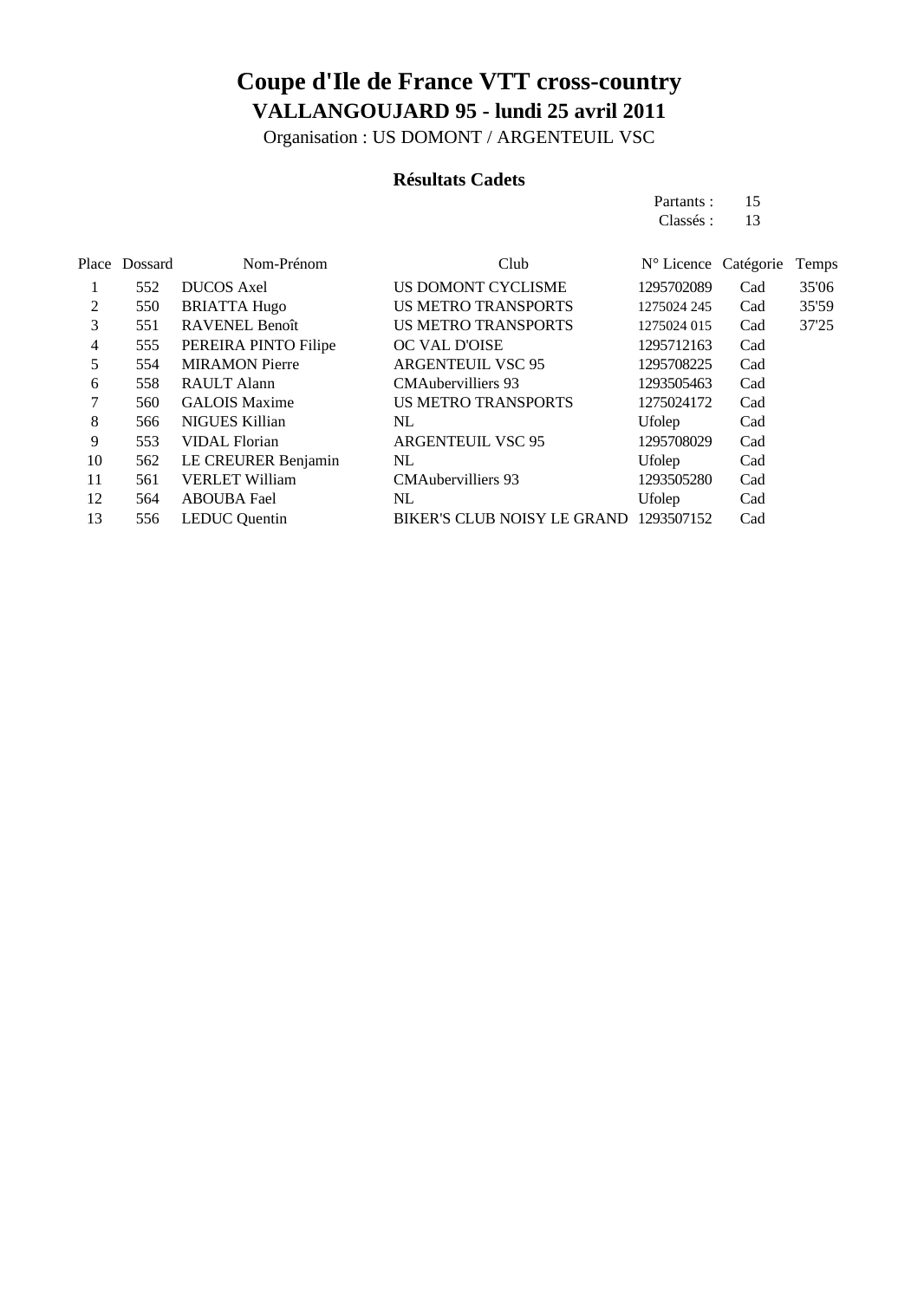Organisation : US DOMONT / ARGENTEUIL VSC

### **Résultats Juniors**

| Partants: |  |
|-----------|--|
| Classés : |  |

| Place Dossard | Nom-Prénom         | Club              | N° Licence Catégorie Temps |      |         |
|---------------|--------------------|-------------------|----------------------------|------|---------|
|               | 351 RIGAUD Nicolas | ARGENTEUIL VSC 95 | 1295708415                 | Junh | 1h29'44 |
|               |                    |                   |                            |      |         |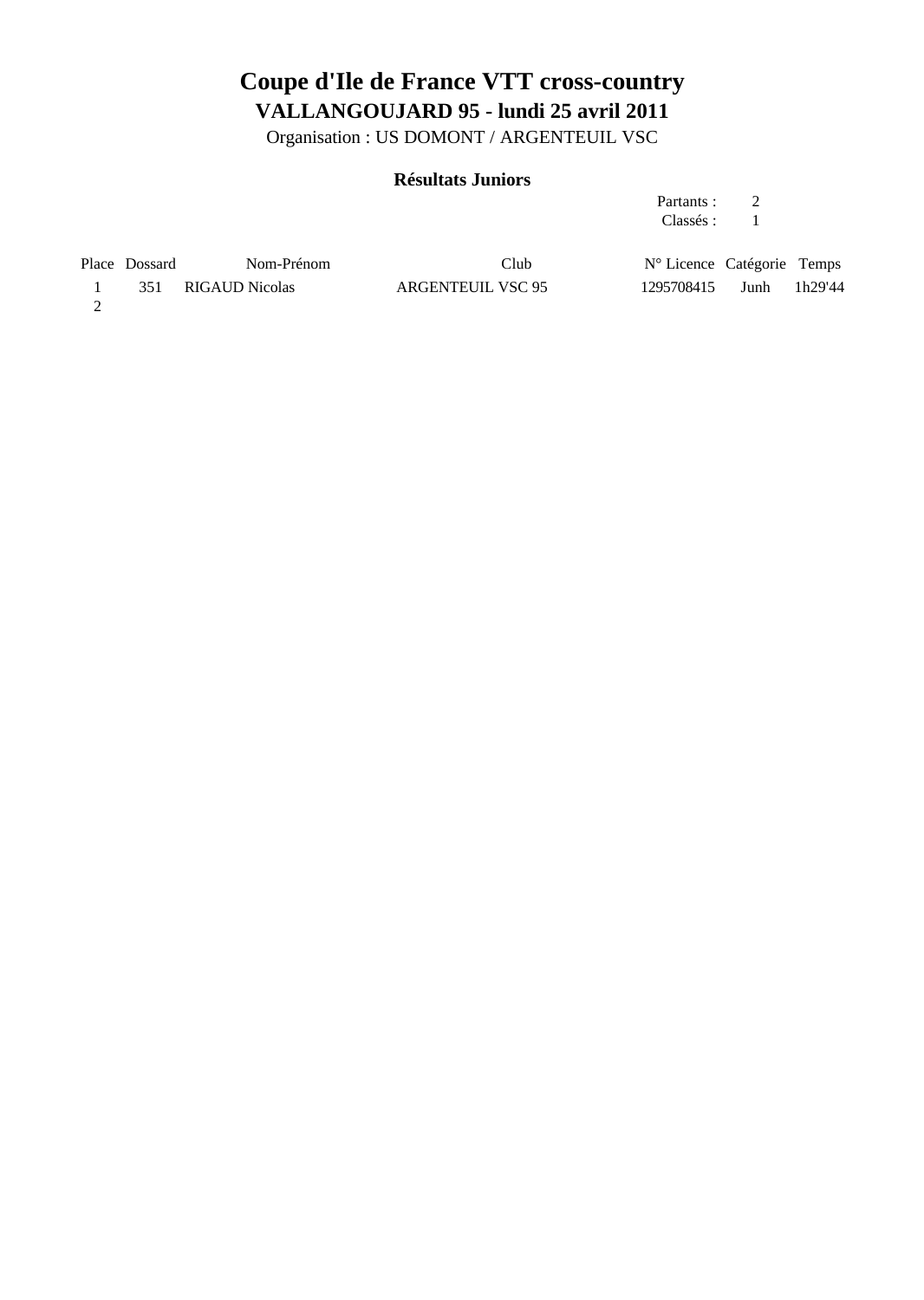Organisation : US DOMONT / ARGENTEUIL VSC

### **Résultats Seniors et Juniors Féminines**

| Partants: | 8 |
|-----------|---|
| Classés : | 5 |

|    | Place Dossard | Nom-Prénom            | Club                                         | N° Licence Catégorie Temps |                           |           |
|----|---------------|-----------------------|----------------------------------------------|----------------------------|---------------------------|-----------|
|    | 422           | <b>BOULAY Laure</b>   | OC VAL D'OISE                                | 1295712184                 | Sen F                     | 1h02'07   |
| 2  | 423           | QUILLACQ Cécile       | <b>ES STAINS</b>                             | 1293533163                 | Sen F                     | 1h08'31   |
|    | 421           | PFLUKE Lillian        | <b>US METRO TRANSPORTS</b>                   | 1275024073                 | $\text{Sen } F = 1h11111$ |           |
| 4  | 420           | RAVENEL Claudia       | US METRO TRANSPORTS                          | 1275024212                 | Sen F                     | - 1h14'18 |
| .5 | 450           | <b>POULIN Lucille</b> | BIKER'S CLUB NOISY LE GRAND 1293507071 Jun F |                            |                           | 1h18'33   |
| 6  |               |                       |                                              |                            |                           |           |

- 7
- 8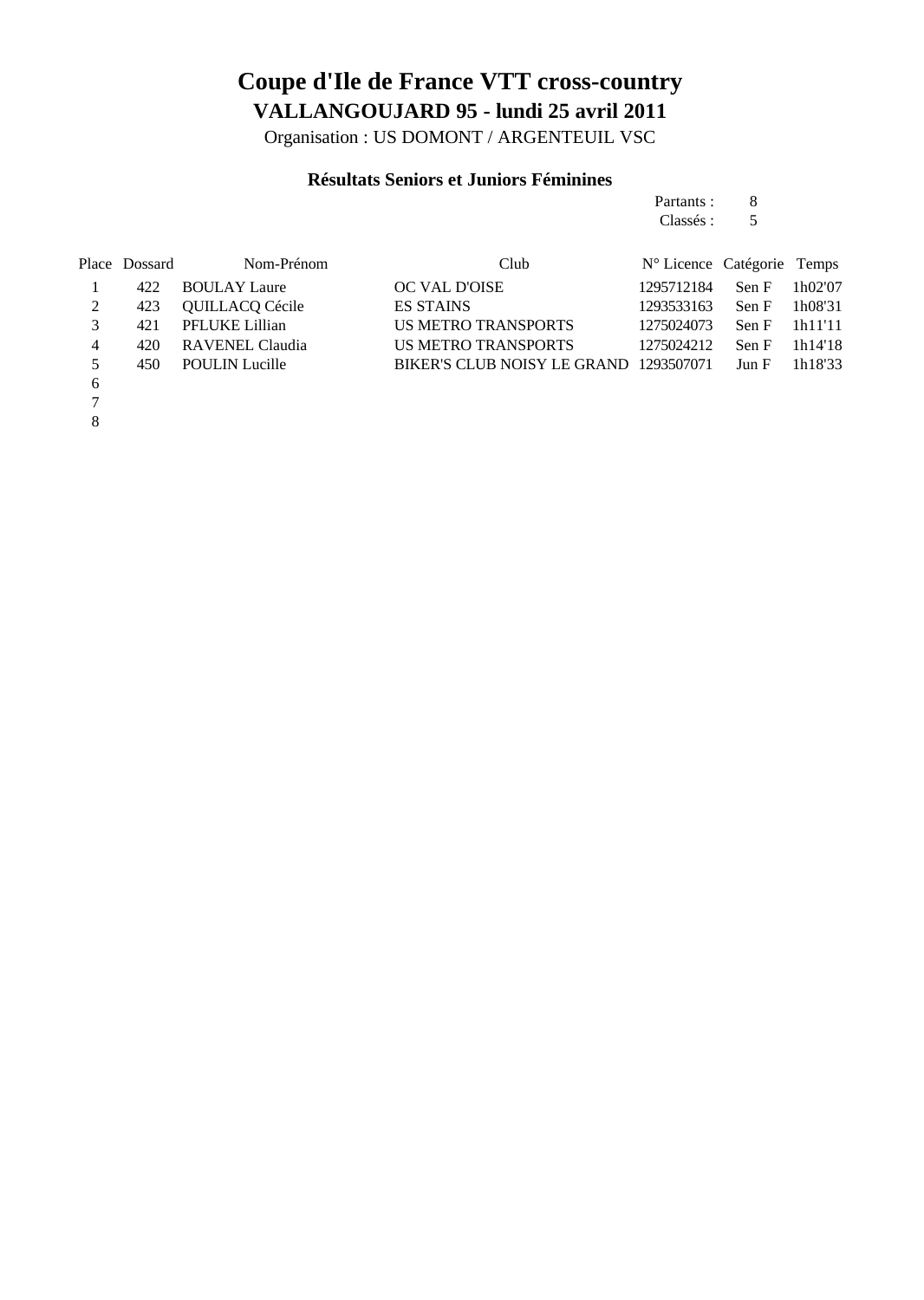Organisation : US DOMONT / ARGENTEUIL VSC

### **Résultats Espoirs**

| Partants: | 8 |
|-----------|---|
| Classés : |   |

|          | Place Dossard | Nom-Prénom                | Club                                    | N° Licence Catégorie Temps |     |                |
|----------|---------------|---------------------------|-----------------------------------------|----------------------------|-----|----------------|
|          | 101           | <b>BOURDEVAIRE Julien</b> | US DOMONT CYCLISME                      | 1295702118                 | Esp | 1h40'26        |
| $\gamma$ | 106           | <b>OBERTI</b> Julien      | PAC SANNOIS 95                          | 1295714329                 | Esp | 1h43'03        |
| 3        | 102           | LE CLAINCHE Jimmy         | US DOMONT CYCLISME                      | 1295702076                 | Esp | 1h47'16        |
| 4        | 100           | N'GUYEN Maxime            | US DOMONT CYCLISME                      | 1295702162                 | Esp | 1h50'34        |
|          | 103           | <b>NOGUEIRA Romain</b>    | LES BLEUS DE FRANCE SURESNES 1292402117 |                            | Esp | 1 <sub>t</sub> |
| 6        | 105           | <b>COUTELLE Kevin</b>     | NL                                      | Ufolep                     | Esp | 1t             |
|          | 104           | <b>BAROUCHE Raphael</b>   | <b>ARGENTEUIL VSC 95</b>                | 1295708156                 | Esp | 1t             |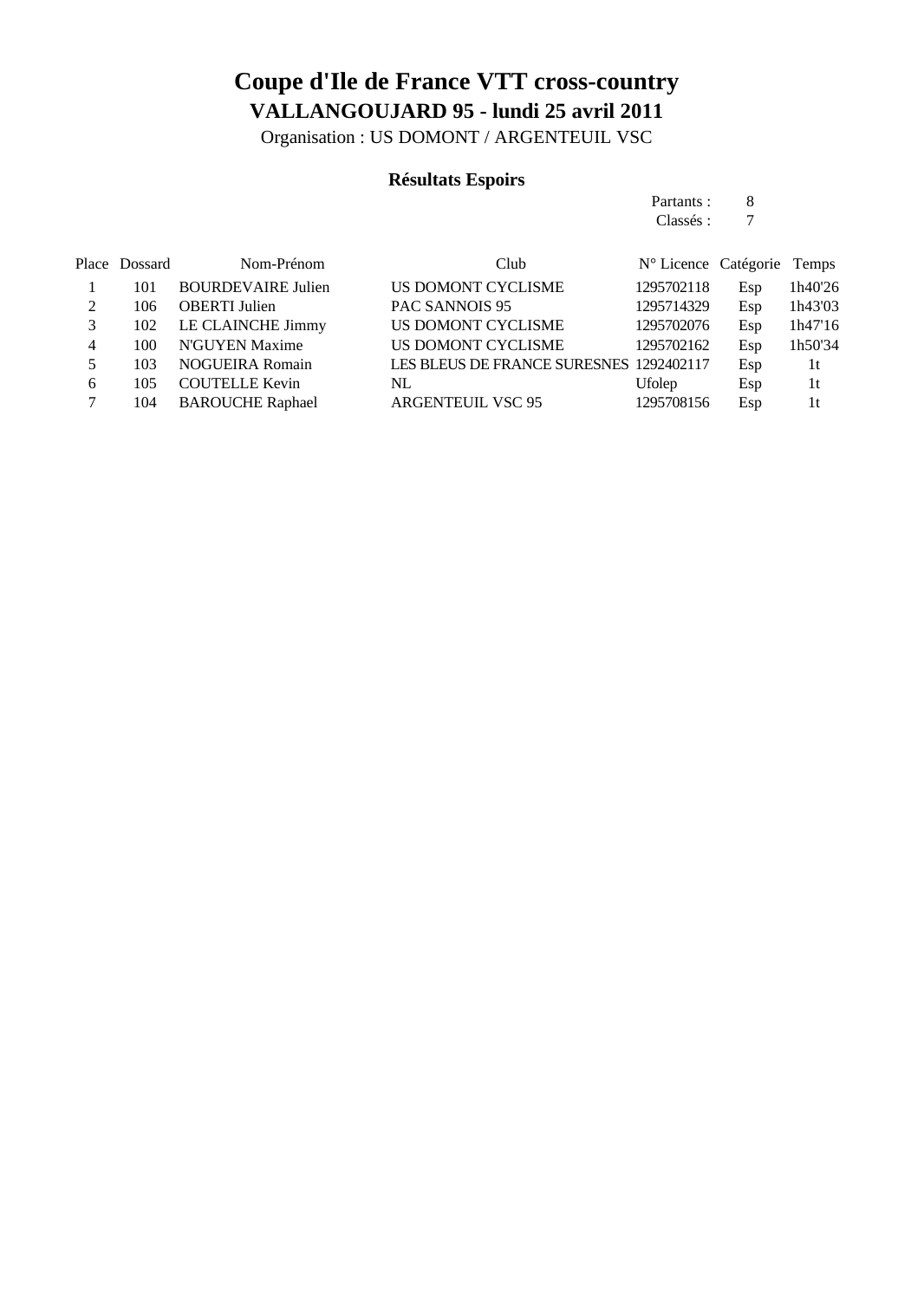Organisation : US DOMONT / ARGENTEUIL VSC

### **Résultats Seniors**

| Partants: | 10 |
|-----------|----|
| Classés : | 7  |

|   | Place Dossard | Nom-Prénom                    | Club                                    | N° Licence Catégorie Temps |            |         |
|---|---------------|-------------------------------|-----------------------------------------|----------------------------|------------|---------|
|   |               | <b>CHOISY</b> Emeric          | <b>CMAubervilliers</b> 93               | 1293505057                 | <b>Sen</b> | 1h41'57 |
|   |               | WASZCZYSZYN Olivier           | US DOMONT CYCLISME                      | 1295702048                 | Sen        | 1h43'56 |
|   | 8             | <b>VAUCHELLE Nicolas</b>      | OC VAL D'OISE                           | 1295712162                 | Sen        | 1h51'06 |
| 4 |               | <b>FORLINI</b> Grégory        | <b>BIKER'S CLUB NOISY LE GRAND</b>      | 1293507068                 | <b>Sen</b> | 1t      |
|   |               | <b>LECHNER Cyril</b>          | NL                                      | <b>Ufolep</b>              | <b>Sen</b> | 1t      |
| 6 |               | <b>GARCIA</b> Clément         | LES BLEUS DE FRANCE SURESNES 1292402076 |                            | <b>Sen</b> | 1t      |
|   | 4             | <b>MAHEUX-JOURET Geoffrey</b> | <b>TEAM VTT MAISSE</b>                  | 1291325001                 | Sen        | 2t      |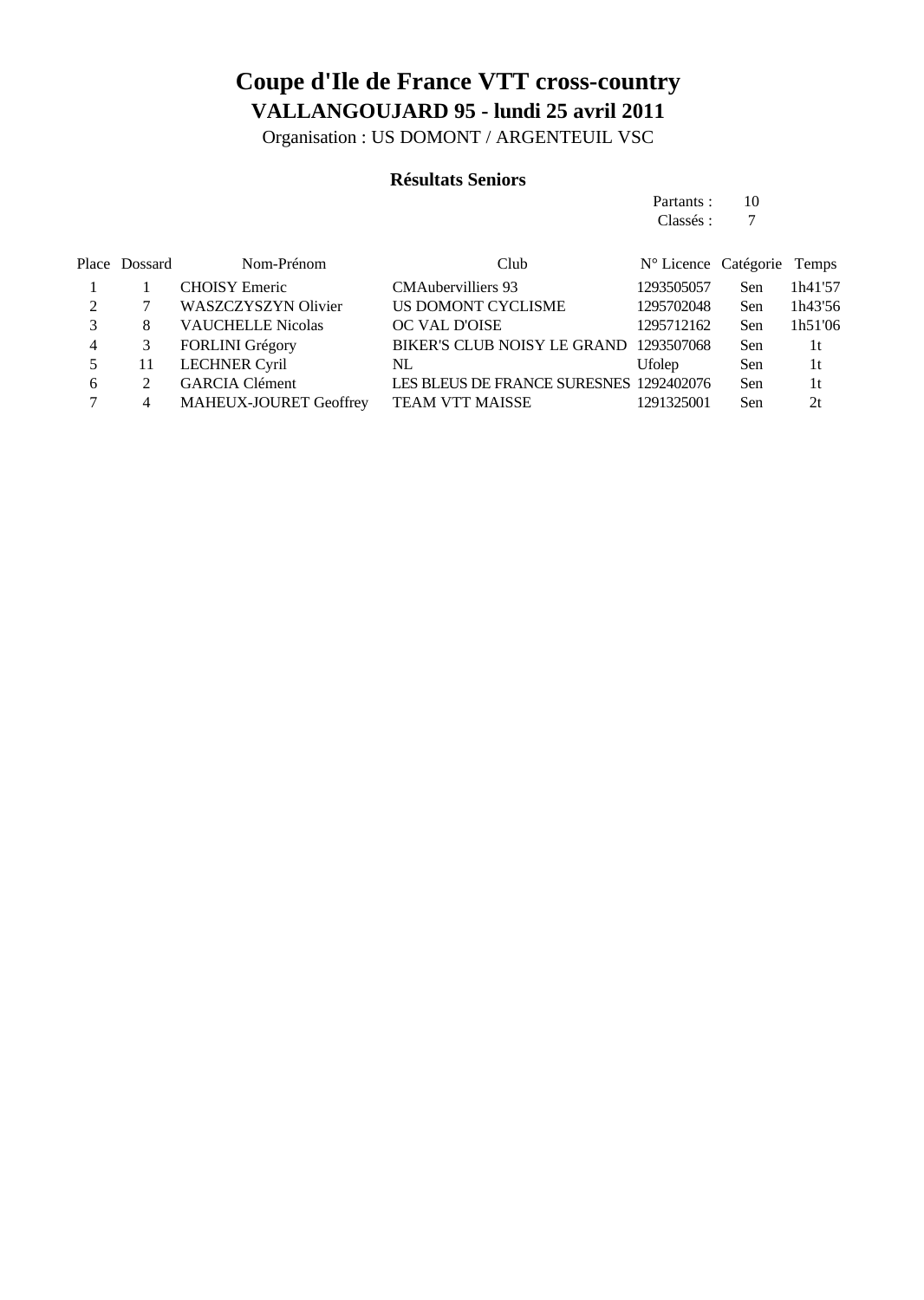Organisation : US DOMONT / ARGENTEUIL VSC

### **Résultats Masters 1-2**

Partants : 12 Classés: 11

|                | Place Dossard | Nom-Prénom                  | Club                                    | N° Licence Catégorie |                   | Temps          |
|----------------|---------------|-----------------------------|-----------------------------------------|----------------------|-------------------|----------------|
|                | 212           | <b>FROMENT Yann</b>         | <b>UC GIEN SPORT</b>                    | 1845070187           | Mas $1/2$         | 1h40'00        |
| $\mathfrak{D}$ | 203           | <b>DEHEYN</b> Thibaut       | LES BLEUS DE FRANCE SURESNES 1292402020 |                      | Mas $1/2$         | 1h44'24        |
| 3              | 207           | <b>MADEC</b> Stéphane       | <b>US METRO TRANSPORTS</b>              | 1275024094           | Mas 1/2           | 1h45'38        |
| 4              | 204           | <b>CARREIRA Jean-Pierre</b> | BIKER'S CLUB NOISY LE GRAND             | 1293507074           | Mas $1/2$         | 1h53'14        |
| 5              | 208           | <b>JAN</b> Guillaume        | <b>ACBB</b>                             | 1292408046           | Mas $1/2$         | 1h54'10        |
| 6              | 206           | <b>CHAMPMARTIN Nicolas</b>  | <b>ACBB</b>                             | 1292408195           | Mas $1/2$         | 1h59'12        |
|                | 201           | FADDA Jean-Christophe       | <b>TEAM VTT MAISSE</b>                  | 1291325040           | Mas $1/2$ 2h00'42 |                |
| 8              | 205           | FERNANDES José              | US DOMONT CYCLISME                      | 1295702080           | Mas $1/2$         | 1t             |
| 9              | 210           | <b>COLIN Loîc</b>           | UCM VENEUX LES SABLONS                  | 1277142026           | Mas $1/2$         | 1 <sup>t</sup> |
| 10             | 202           | <b>BARNEDES</b> Emmanuel    | <b>US METRO TRANSPORTS</b>              | 1275024164           | Mas $1/2$         | 1t             |
| 11             | 211           | <b>ZANN Yves</b>            | <b>LES KOYOTES</b>                      | 1275003023           | Mas $1/2$         | 1t             |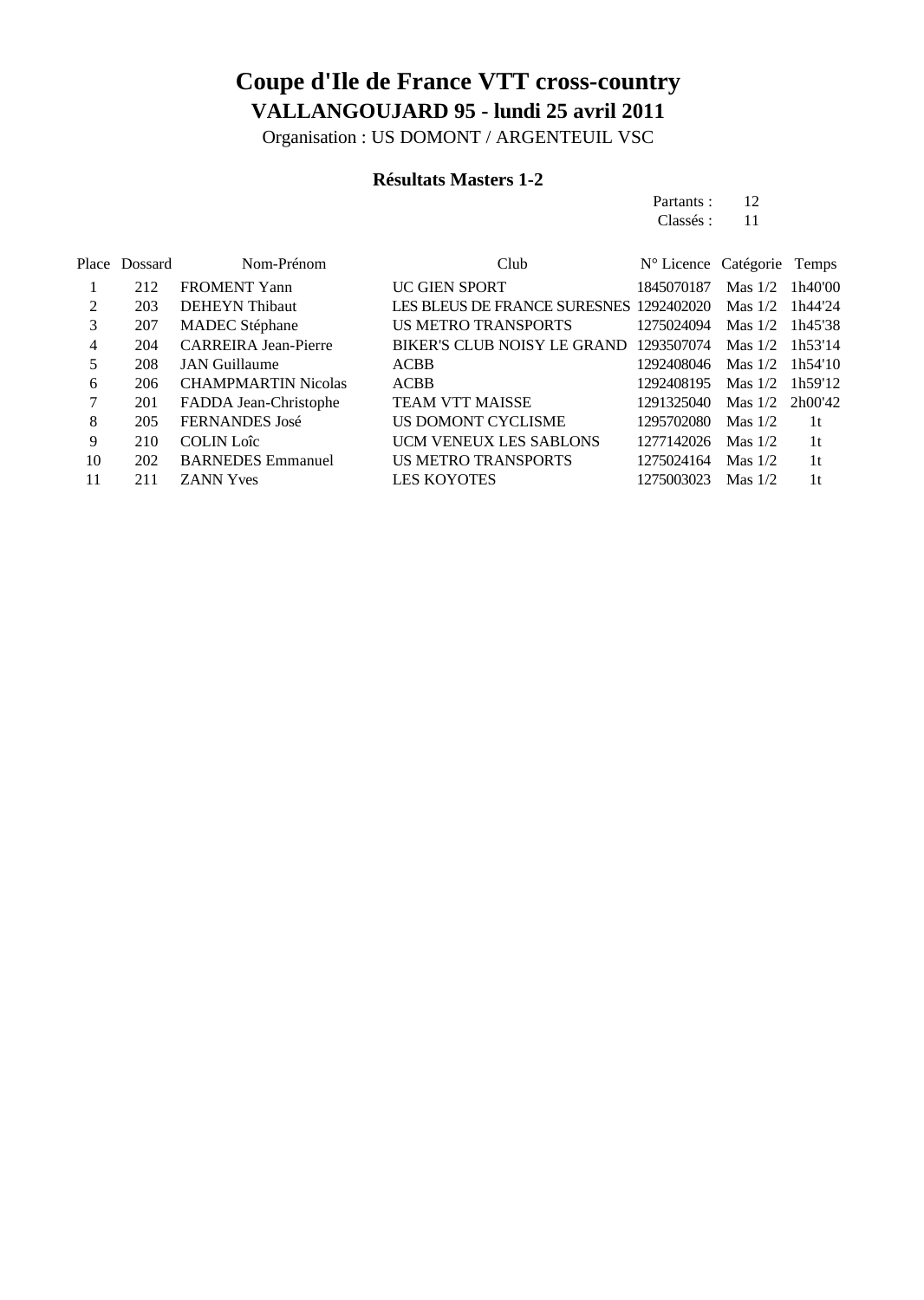Organisation : US DOMONT / ARGENTEUIL VSC

### **Résultats Masters 3-4-5**

Partants : 25<br>Classés : 23 Classés :

| Place | Dossard | Nom-Prénom                | Club                                    | N° Licence Catégorie |           | Temps          |
|-------|---------|---------------------------|-----------------------------------------|----------------------|-----------|----------------|
| 1     | 317     | <b>BOMBARDIERI Hervé</b>  | PAC SANNOIS 95                          | 1295714472           | Mas $3/4$ | 1h12'03        |
| 2     | 309     | <b>POITEVIN Francis</b>   | <b>TEAM VTT MAISSE</b>                  | 1291325054           | Mas $3/4$ | 1h12'45        |
| 3     | 300     | PAUCHARD Stéphane         | <b>ESC MEAUX</b>                        | 1277101266           | Mas $3/4$ | 1h12'54        |
| 4     | 316     | <b>LEBRAS</b> Alain       | <b>ARGENTEUIL VSC 95</b>                | 1295708417           | Mas $3/4$ | 1h13'13        |
| 5     | 326     | <b>LELONG Olivier</b>     | PEDALE FERTOISE                         | 1277102167           | Mas $3/4$ | 1h16'18        |
| 6     | 306     | <b>GRANGE Jean-Claude</b> | <b>JS FERTE GAUCHER</b>                 | 1277114096           | Mas 5     | 1h17'28        |
| 7     | 320     | <b>COLIBEAU Thierry</b>   | NL                                      | Ufolep               | Mas $3/4$ | 1h17'55        |
| 8     | 301     | DONATI Jean-François      | <b>US RIS ORANGIS</b>                   | 1291322062           | Mas $3/4$ | 1h18'31        |
| 9     | 303     | <b>TROUVE Dominique</b>   | OC VAL D'OISE                           | 1295712032           | Mas $3/4$ | 1h19'51        |
| 10    | 305     | <b>PARMENTIER Franck</b>  | BIKER'S CLUB NOISY LE GRAND             | 1293507203           | Mas $3/4$ | 1h20'32        |
| 11    | 311     | <b>LABARRE</b> Christophe | <b>SVP</b>                              | 1293509135           | Mas $3/4$ | 1h22'23        |
| 12    | 313     | <b>MEYER Raoul</b>        | EC MONTGERON VIGNEUX                    | 1291307234           | Mas $3/4$ | 1h24'14        |
| 13    | 312     | VIDAL Gérard              | PAC SANNOIS 95                          | 1295714404           | Mas 5     | 1h25'02        |
| 14    | 302     | <b>MEDIN Pascal</b>       | <b>US TRILPORT</b>                      | 1277132037           | Mas $3/4$ | 1h25'14        |
| 15    | 322     | <b>GRANCHER Bernard</b>   | <b>AC VAL D'OISE</b>                    | 1295710041           | Mas 5     | 1h25'39        |
| 16    | 323     | <b>COUTANT Christophe</b> | BIKER'S CLUB NOISY LE GRAND 1293507173  |                      | Mas $3/4$ | 1h28'17        |
| 17    | 325     | <b>LHUISSIER Gilbert</b>  | LES BLEUS DE FRANCE SURESNES 1292402107 |                      | Mas 5     | 1h29'28        |
| 18    | 324     | <b>LORMETEAU Manuel</b>   | LES BLEUS DE FRANCE SURESNES 1292402052 |                      | Mas $3/4$ | 1h29'51        |
| 19    | 319     | DE NANTES Yves            | Sangliers du Vexin                      | 1295736021           | Mas $3/4$ | 1h30'14        |
| 20    | 304     | <b>DELOM</b> Philippe     | TEAM VTT MAISSE                         | 1291325033           | Mas $3/4$ | 1h33'24        |
| 21    | 307     | <b>HANDJIAN</b> Pierre    | BIKER'S CLUB NOISY LE GRAND             | 1293507149           | Mas $3/4$ | 1h33'32        |
| 22    | 314     | CASTILLO Frédéric         | UCM VENEUX LES SABLONS                  | 1277142025           | Mas $3/4$ | 1h35'38        |
| 23    | 315     | DUCOS Frédéric            | TEAM VTT MAISSE                         | 1291325069           | Mas $3/4$ | 1 <sup>t</sup> |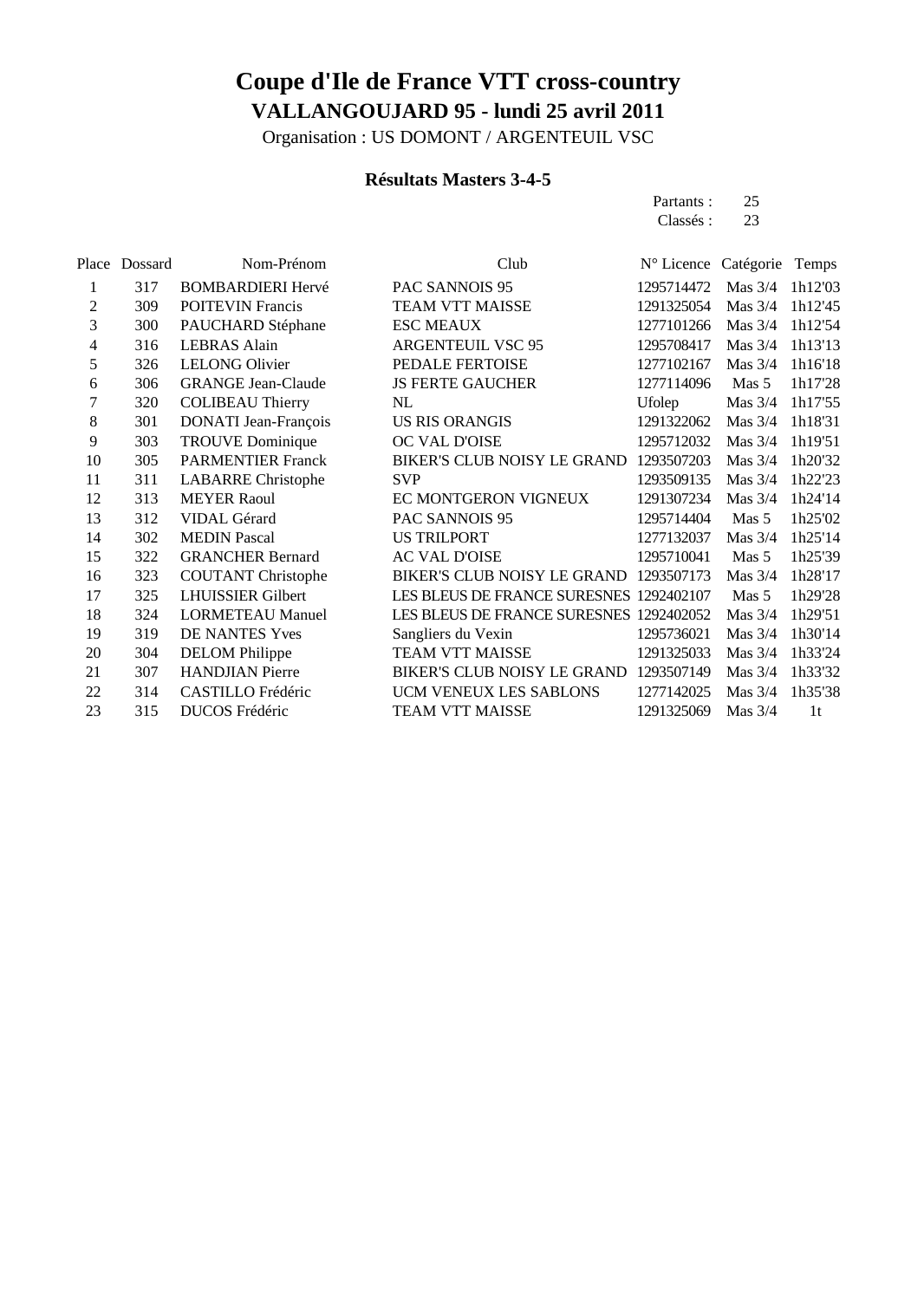Organisation : US DOMONT / ARGENTEUIL VSC

### **Résultats Tandems**

| Partants: | 5 |
|-----------|---|
| Classés:  | 5 |

|                | Place Dossard | Nom-Prénom | Club | N° Licence Catégorie Temps |  |
|----------------|---------------|------------|------|----------------------------|--|
| 2              |               |            |      |                            |  |
| 3              |               |            |      |                            |  |
| $\overline{4}$ |               |            |      |                            |  |
| 5              |               |            |      |                            |  |